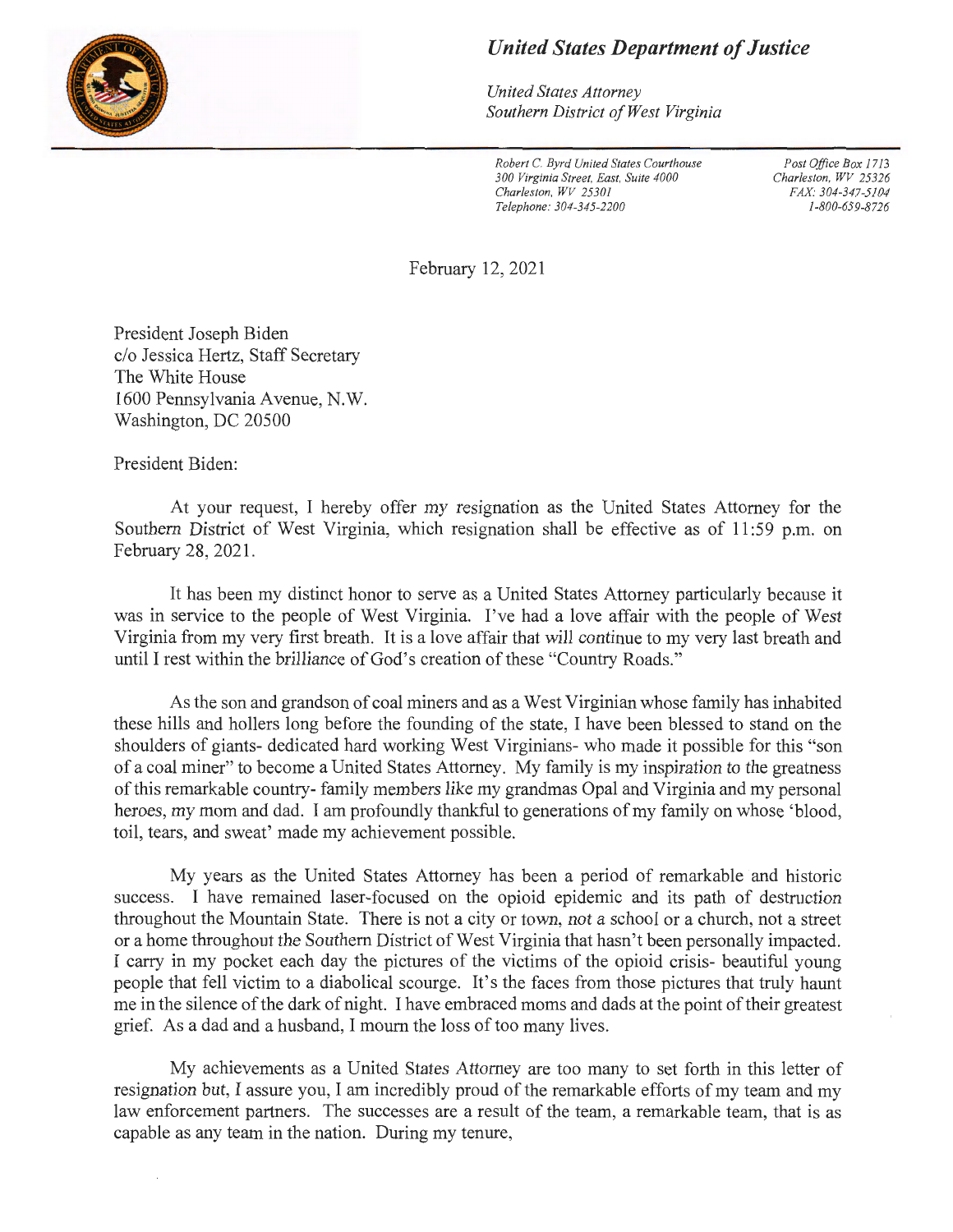President Joseph Biden February 12, 2021 Page 2

- Confidence was restored in the West Virginia Supreme Court of Appeals, a critically important court to commerce and the people of West Virginia.
- A region was made safer and a city was inspired to greater collective action as a result of the largest law enforcement operation in the history of the State of West Virginia, Operation Saigon Sunset.
- A most vulnerable population and the victims of elder fraud and elder scams were defended as never before including through the largest elder fraud takedown in West Virginia history with victims that spanned the globe.
- A landmark settlement was reached pursuant to the Americans with Disabilities Act between the Department of Justice and the State of West Virginia to expand and improve in-home and community-based mental health services throughout the State to better meet the needs of children.
- The operations of the United States Attorney's Office were rebuilt with the greatest expansion of personnel and attorneys in the history of the District while achieving collections far surpassing our appropriated budget for operations.
- The "Back the Blue" license plate was established, a license plate in which plate #0001 shall forever adorn my personal vehicle.
- The relationships and partnerships among federal, state, and local law enforcement and policy leaders was strengthened to historic levels.

As I prepare to exit the building and my public service as a member of the Department of Justice, it would not be appropriate without thanking some remarkable public servants:

The attorneys and staff that serve the United States Attorney's Office for the Southern District of West Virginia are truly some of the finest in the nation. During my term, I was blessed to be able to recruit some of the very finest team members from across the nations, from California to Massachusetts and everywhere in between. My goal was to assemble the best. In that respect, I exceeded my goal. The people of West Virginia should be very proud of the remarkable individuals that comprise the hallways of my operations from Huntington to Bluefield. I am proud of each of them. None of the success I can claim could have been possible without my remarkable team.

The men and women of law enforcement are truly heroes that walk amongst us. I will forever be inspired by their daily work in defense of all of us. These "Guardians of Justice" rush into danger as we run away. Underpaid, too often disrespected, and too often the target of those that would do us harm, I am profoundly grateful for all they do on behalf of each of us. God bless and protect each of them in their protection of each of us.